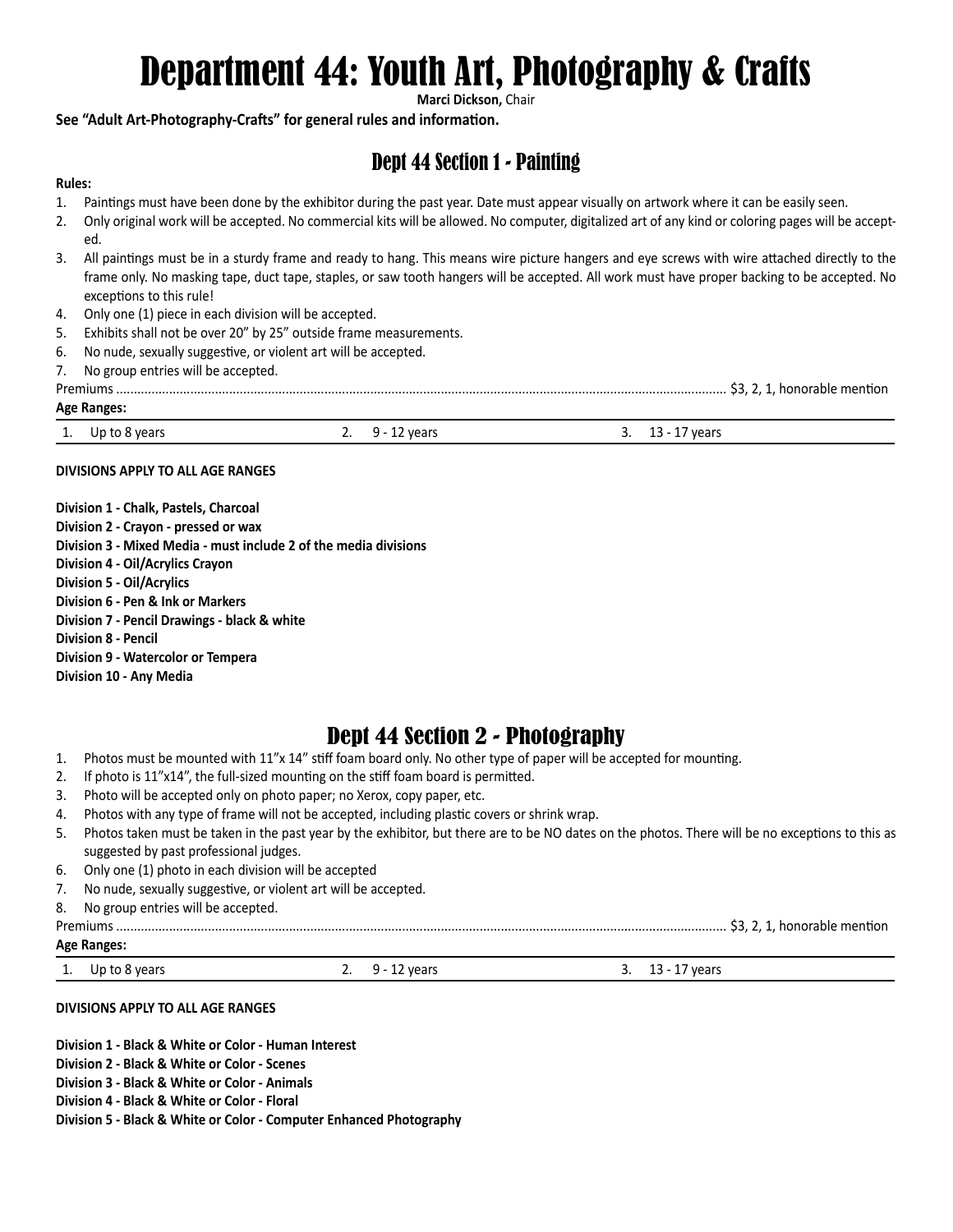# Dept 44 Section 3 - Handicrafts

#### **Rules:**

- 1. All exhibits must have been done by the exhibitors during the past year. No commercial articles, kits or coloring sheets will be accepted.
- 2. A piece MUST fulfill the requirements of the class in which it is exhibited.
- 3. A piece will be placed in the class MOST appropriate to avoid duplication or disqualification.
- 4. Pieces which are parts of sets, groupings, etc. and cannot be entered in different divisions.
- 5. Only one (1) piece in each division or sub-division will be accepted. This does NOT mean one pair, one grouping, etc. only one item! No extensions, no add-ons, no exceptions!
- 6. Craft exhibits maximum size shall NOT be over 24" in height and 17" in width and 24" in length, except where special division requirements are printed.
- 7. No nude, sexually suggestive, or violent crafts will be accepted.
- 8. No group entries will be accepted.

| Premiums             |                         |                  |  |  |  |  |  |  |
|----------------------|-------------------------|------------------|--|--|--|--|--|--|
| <b>Age Ranges:</b>   |                         |                  |  |  |  |  |  |  |
| Up to 8 years<br>. . | 9 - 12 vears<br><u></u> | 3. 13 - 17 years |  |  |  |  |  |  |

#### **DIVISIONS APPLY TO ALL AGE RANGES**

| Division 1 - Abstract or Realistic Duct Tape Objects - only for crafts without a separate division                                                |
|---------------------------------------------------------------------------------------------------------------------------------------------------|
| Division 2 - Abstract or Realistic Mosaic - made of torn construction paper, tissue paper, small stones, ceramic pieces, scrap jewelry, etc.      |
| <b>Division 3 - Artificial Floral Arrangements</b>                                                                                                |
| Division 4 - Artistic Recycling - Metal - must be at least 80% recycled aluminum cans (soda only), foil trays, flatware, pie pans, can lids, etc. |
| Division 5 - Artistic Recycling - Nonmetal - must be at least 80% recycled materials, paper, plastic, vinyl records, pottery, glass, etc.         |
| Division 6 - Basketry - Hand woven only                                                                                                           |
| Division 7 - Bead Work - not jewelry                                                                                                              |
| <b>Division 8 - Ceramic Glazed</b>                                                                                                                |
| Division 9 - Country Painting - not framed art                                                                                                    |
| Division 10 - Creative Christmas Article - only for crafts without a separate division                                                            |
| Division 11 - Creative Holiday Article - Not Christmas - only for crafts without a separate division                                              |
| Division 12 - Creative & Traditional Dolls - doll is handcrafted, not sewn, only the doll will be judged                                          |
| <b>Division 13 - Creative Flowers</b> - each flower must be created                                                                               |
| Division 14 - Decorative Wreath - all wreaths in this division                                                                                    |
| <b>Division 15 - Decoupage</b>                                                                                                                    |
| Division 16 - Felt Crafts - only for crafts without a separate division                                                                           |
| Division 17 - Hand Built or Thrown Pottery/Stoneware                                                                                              |
| <b>Division 18 - Hand Woven Pieces</b>                                                                                                            |
| Division 19 - Jewelry Work - no sets, 1 piece only, beaded                                                                                        |
| Division 20 - Jewelry Work - no sets, 1 piece only, other materials, no macramé                                                                   |
| Division 21 - Leather Crafts - carved, stamped and/or embossed                                                                                    |
| <b>Division 22 - Metal Crafts</b>                                                                                                                 |
| Division 23 - Paper Crafts - must be quilling, origami or scherenschnitte                                                                         |
| <b>Division 24 - Papier Mache</b>                                                                                                                 |
| Division 25 - Paper Sculpture - must be 3D and 90% paper                                                                                          |
| <b>Division 26 - Plastic Canvas</b>                                                                                                               |
| Division 27 - Polymer or Model Clay                                                                                                               |
| Division 28 - Sculpture - item not to exceed 12" any direction, no polymer clay articles                                                          |
| Division 29 - Sculpture - item over 12" up to 24" any direction, no polymer clay articles                                                         |
| Division 30 - Seed Work and/or Natural Dried Arrangement                                                                                          |
| Division 31 - Shell Work                                                                                                                          |
| Division 32 - Shoe Box Float - miniature float constructed from box size 10"x16", theme "Crawford County Fair", float cannot exceed 24" high      |
| Division 33 - Stain Glass Work - object is pieces of glass with metal strips                                                                      |
| Division 34 - String Art                                                                                                                          |
| Division 35 - Wall Hangings - not wreaths, for crafts without separate division                                                                   |
| Division 36 - Wood Burning                                                                                                                        |
| Division 37 - Wood Crafts - not to exceed 12" any direction, made by the youth entering, for crafts without a separate division                   |
| Division 38 - Wood Crafts - over 12" up to 24" any direction, made by the youth entering, for crafts without a separate division                  |
| Division 39 - Any Media                                                                                                                           |
|                                                                                                                                                   |